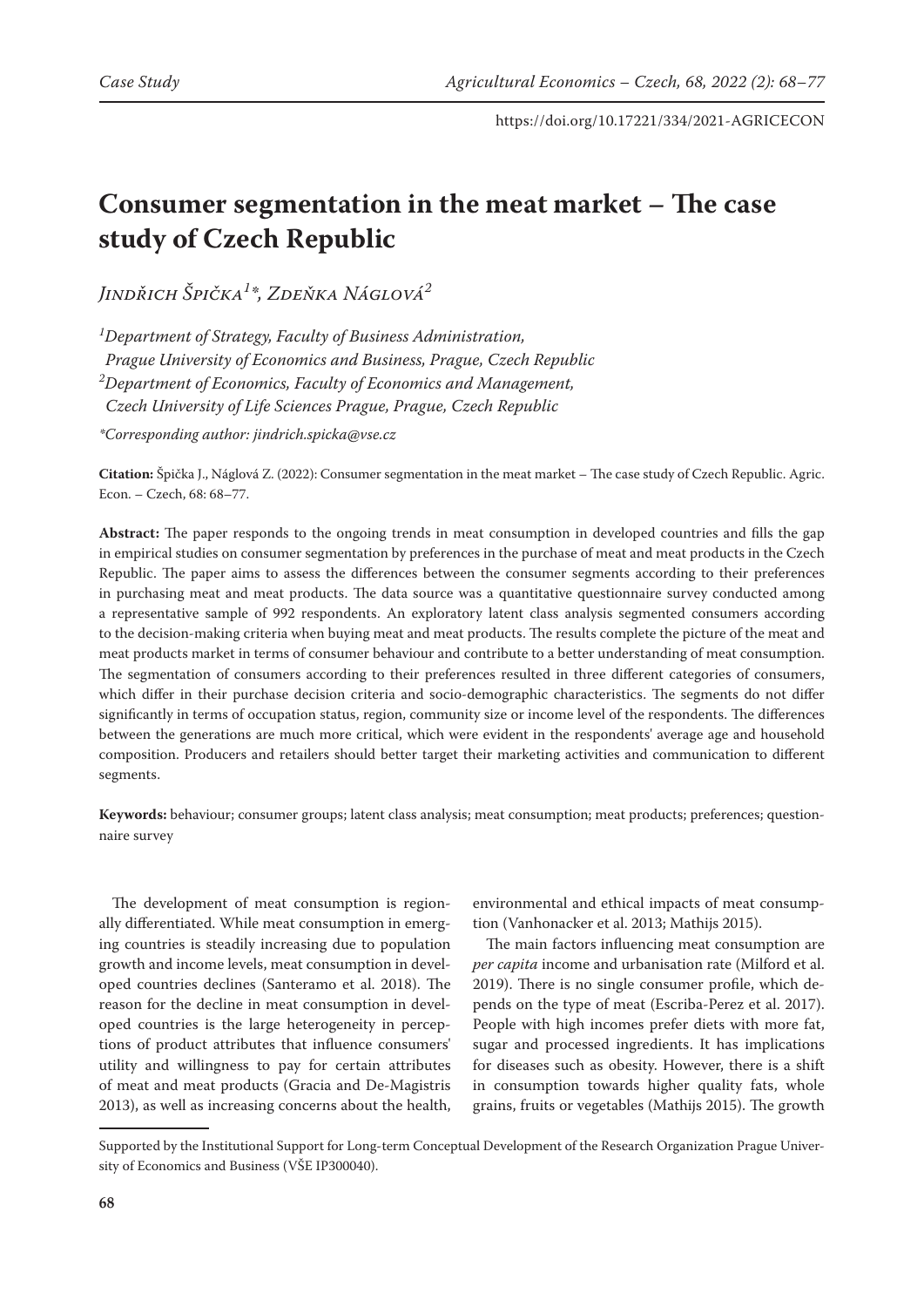of the meat alternatives market raises the issue of the sustainability of livestock production; however, meat alternatives are not always consumed as a substitute for meat but can also be a complementary component in humans' diet (Götze and Brunner 2021). In developed countries characterised by saturated consumption, the importance of price is decreasing in favour of perceived product quality (Henchion et al. 2014).

Among visual and experiential attributes, colour, especially for red meat (Gracia and De-Magistris 2013), and fat content and taste, which are closely related, are important for consumers when choosing meat (Resano et al. 2011). The country of origin can also influence consumers' purchasing decisions, especially if the country of origin is associated with higher food safety or quality (Loureiro and Umberger 2007).

Consumers in developed countries attach great importance to food safety, the environment and health (O'Donovan and McCarthy 2002). In this context, manufacturers are developing foods with positive health benefits, so product packaging plays an important role. Consumers are paying more attention to the origin of products, and organic and functional foods are becoming more popular. Trends include safe, low-fat, additive-free foods high in vitamins, minerals and probiotics (Vukasovič 2014). A person's values, personal beliefs about meat and trust in information sources are increasingly important predictors of meat consumption (Lea and Worsley 2001). In Hungary, the experimental research on the impact of food labelling and other factors on consumer preferences revealed three consumer segments: price-sensitive, loyal to label, and label neutral (Czine et al. 2020).

Consumers' purchasing decisions are closely related to the information asymmetry between the producer/ retailer and the consumer. Consumers are guided by the product attributes. Visual attributes are judged by consumers with their senses and are easy to recognise. After purchase and consumption, experience attributes are incorporated into the evaluation. Credence attributes cannot be assessed in normal use but require additional costly information, e.g. nutritional benefits, health of the raw material, geographical origin of the raw material (Verbeke and Roosen 2009), compliance with animal welfare standards (Vanhonacker and Verbeke 2014) and organic farming (Fernqvist and Ekelund 2014), which producers or traders can declare to the consumer through various certificates. Credence attributes are subject to information asymmetry.

The paper aims to assess the differences between the consumer segments according to their preferences

in purchasing meat and meat products. The Czech Republic has an advanced market economy, but the *per capita* consumption of meat and meat products is still expected to increase (Šrédl et al. 2021). The study results complete the picture of the meat and meat products market in terms of consumer behaviour and thus contribute to a better understanding of the determinants of meat consumption.

# **MATERIAL AND METHODS**

The segmentation of consumers was based on a 19-item questionnaire with dichotomous self-reporting questions. The questions were selected in consultation with food consumption experts from the Czech Republic. Consumers indicated the criteria by which they judge good meat and meat products and make their choices. The criteria are categorised according to their affiliation to visual attributes, experience attributes and credence attributes (Table 1).

The questionnaire also included socio-demographic characteristics, which had to be recoded into fewer groups to ensure a sufficiently large number of frequencies in the cross-tabulations.

- Age (cardinal variable).
- Number of children (no children, one child, two or more children).
- Household size (one member, two members, three members, four members, five or more members).
- Presence of children under 18 ('yes', 'no').
- Sex (male or female).
- Education (primary education, school leaving certificate or secondary school without matriculation examination, apprenticeship or secondary school with matriculation examination, post-secondary education or higher vocational school, higher education at bachelor's level, higher education at master's level and above).
- Occupation status (employees, entrepreneurs, maternity or parental leave, students, retired, other).
- Income (five levels of the respondent's average monthly income, ranging from the category below EUR 800 to the category above EUR 2 000.
- Municipality size (five levels ranging from a size of up to 1 999 inhabitants to a size of over 300 000 inhabitants).
- Region (14 categories).

The data source was a quantitative survey of consumers in the Czech Republic. The survey was conducted using the CAWI (computer assisted web interviewing) method (online panel) in 2020. A total of 992 people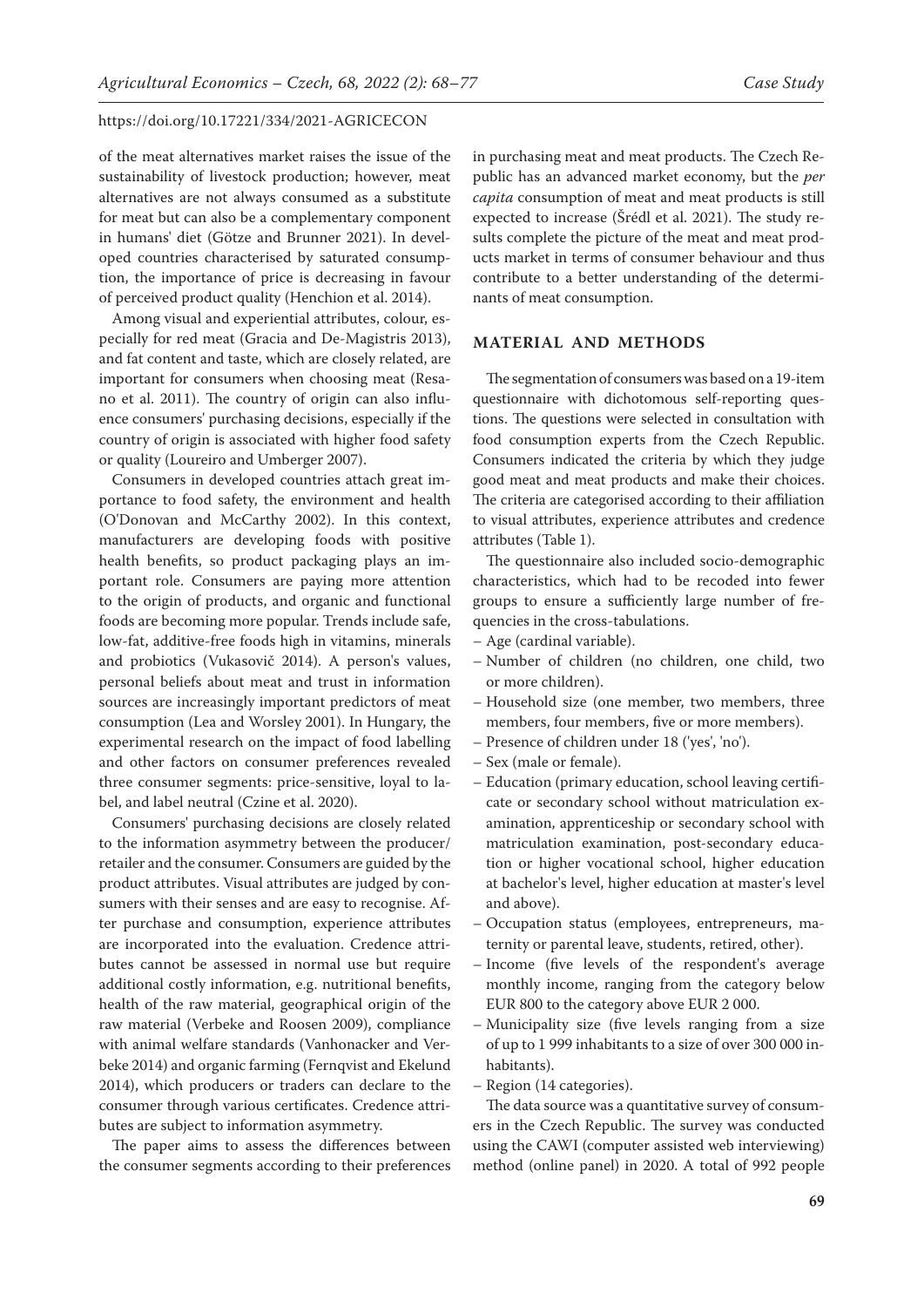| Attribute    | Criterion                                                       | Importance       |
|--------------|-----------------------------------------------------------------|------------------|
|              | appearance (colour, smell, etc.)                                | yes (1) / no (0) |
|              | price                                                           | yes (1) / no (0) |
|              | water content                                                   | yes (1) / no (0) |
|              | salt content                                                    | yes (1) / no (0) |
| Visual       | additives (preservatives, dyes, stabilisers, etc.)              | yes (1) / no (0) |
|              | meat content (muscle fibre vs. fat and other ingredients)       | yes (1) / no (0) |
|              | fat content                                                     | yes (1) / no (0) |
|              | gut contents                                                    | yes (1) / no (0) |
|              | freshness                                                       | yes (1) / no (0) |
|              | easy preparation for eating                                     | yes (1) / no (0) |
| Experiential | quality                                                         | yes (1) / no (0) |
|              | taste                                                           | yes (1) / no (0) |
|              | credible origin of the product (country of rearing, production) | yes (1) / no (0) |
|              | trusted brand/manufacturer                                      | yes (1) / no (0) |
|              | credibility of the trader                                       | yes (1) / no (0) |
| Values       | environmentally-friendly production                             | yes (1) / no (0) |
|              | animal welfare (breeding, slaughterhouses, etc.)                | yes (1) / no (0) |
|              | organic meat                                                    | yes (1) / no (0) |
|              | consumer test results                                           | yes (1) / no (0) |

#### Table 1. Self-reporting questions focusing on attributes for purchasing meat and meat products

Source: Authors' own processing

were interviewed. Quotas were set for sex, age (generation) and region. The survey covered the attitudes of 18 to 65-year-olds towards the consumption of meat and meat products. The structure of the sample and the test for comparing the distributions of the sample and the population are shown in Table S1 in electronic supplementary material [\(ESM; for the ESM see the](https://www.agriculturejournals.cz/web/agricecon.htm?type=easForDoiArticle&id=334_2021-AGRICECON)  [electronic version\)](https://www.agriculturejournals.cz/web/agricecon.htm?type=easForDoiArticle&id=334_2021-AGRICECON).

An exploratory latent class analysis (LCA) was used to segment consumers. LCA is a robust parallel to the factor analysis method, appropriate for dichotomous variables. It is a multivariate method for identifying categorical latent variables using a set of categorical manifest variables. Paul Lazarsfeld (Lazarsfeld and Henry 1968) described the basic idea of LCA. Latent class models are based on the principle of local independence, whereby the algorithm divides the population into subgroups so that the dependencies between the variables disappear (McCutcheon 1987). The particular structure of the self-reported answers is determined exclusively by the unobserved variable (McCutcheon 1987).

Our study is based on the poLCA algorithm in the R package (Linzer and Lewis 2011) linked to IBM SPSS (version 27). The algorithm processed the nineteen input variables (Table 1) iterative, manually changing the number of latent classes. Seventy iterations ensured stable results. The calculation started with one latent class and continued up to five latent classes. The association of the manifest variables and thus the significance of LCA was tested by comparing the likelihood ratio chi-square (LR/Deviance) with the residual degrees of freedom (Residual d*f*). All tested variants showed interdependence of the manifest variables. The criteria for determining the optimal number of classes were the Bayesian information criterion (BIC) and the Akaike information criterion (AIC), as well as the interpretation logic.

A subsequent analysis tested the association between segmentation and consumption of beef, pork and chicken  $(1 = I$  eat it frequently,  $2 = I$  eat it but consciously reduce consumption,  $3 = I$  used to eat, I no longer eat,  $4 = I$  have never eaten it). A one-way analysis of variance (ANOVA) analysed the differentiation of the means of the observed cardinal variable between segments. A subsequent Tukey HSD (honestly significant difference) posthoc test revealed differences between respondents' specific categories (segments) (Peck et al. 2016). The advantages of the Tukey method are that it tests all pairwise differences, it is simple to compute, and reduces the probability of making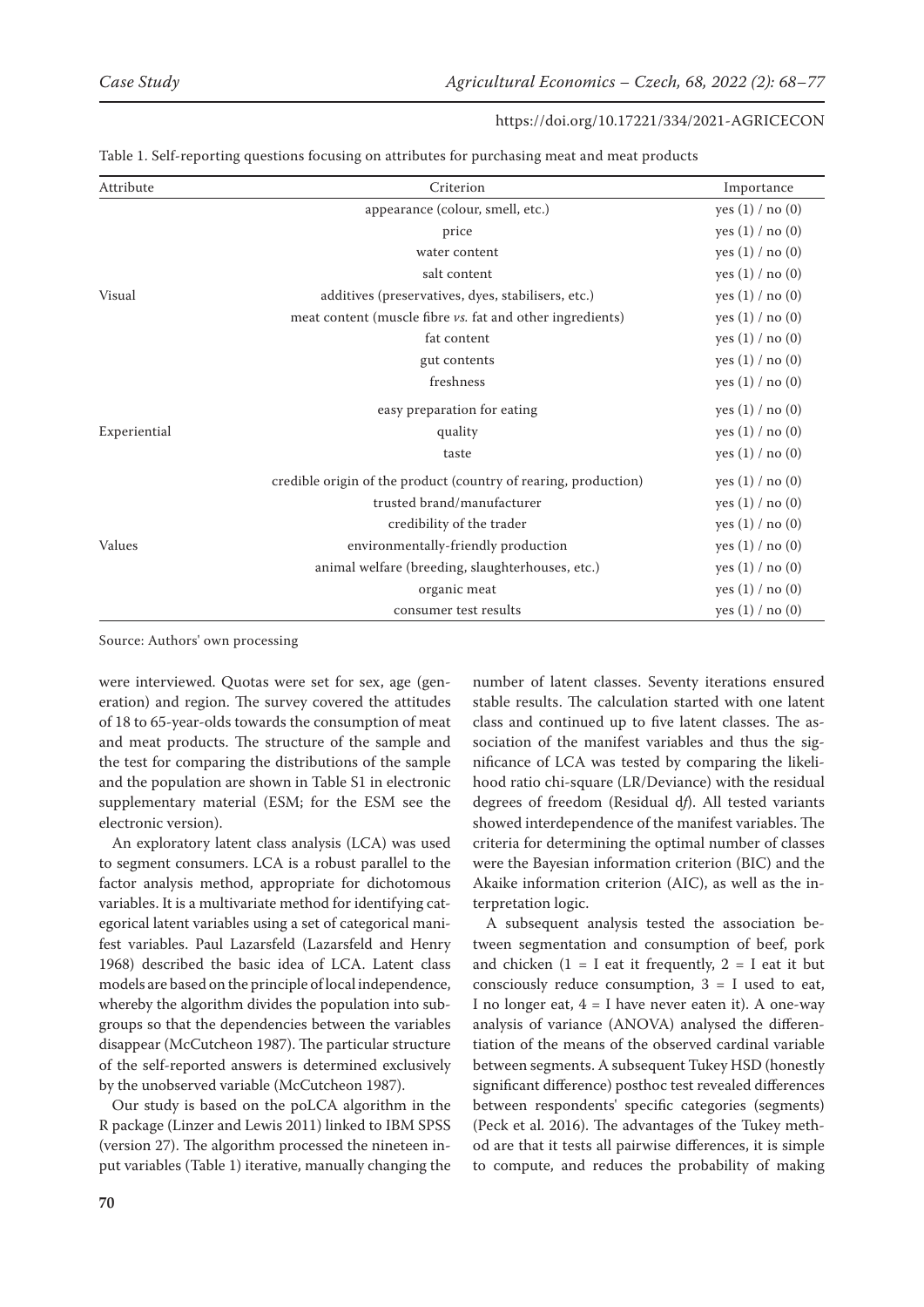a type I error. It is also robust to unequal group sample sizes. Its chief disadvantages are that it is less powerful than some other tests and is not designed to test complex comparisons. (McHugh 2011). ANOVA was only used for the variable 'age'.

The association between two nominal variables was tested using the Pearson chi-square test. Cramer's *V* and Goodman-Kruskal lambda quantify the strength of the association (Peck et al. 2016). Tests were adjusted for all pairwise comparisons within a row of each innermost sub-table using the Bonferroni correction [IBM SPSS (version 27)].

## **RESULTS AND DISCUSSION**

A total of 1 021 respondents participated in the survey. However, the LCA was applied just for 992 meat consumers (Table 2). The remaining 29 respondents do not consume meat. The likelihood of agreeing and disagreeing with the criteria for evaluating meat and meat products is shown in Table 3.

Three latent classes seem to be optimal. The difference in BIC between the model with two and three latent classes is positive, suggesting that only two latent

classes are optimal. However, the AIC index decreased further, and the BIC difference between the models with two and three latent classes is small. Moreover, the model with three latent classes seems to be more logical. Table 3 shows the probability of agreeing or disagreeing with the criteria to buy meat and meat products.

The first class of respondents, 'quality-concerned' (39.3% of  $N = 992$ ), is not very interested in the trustworthy origin of the products, but rather in a favourable price, easy preparation, good quality, freshness, appearance, and taste. These respondents do not make their choices based on the environmental friendliness of the products or the animal welfare. The composition of the products is also not considered by the first group of respondents in their purchasing decisions. Consumers in the first group are also not very interested in the content of salts, water, fat, additives, muscle fibres or offal. These do not consider consumer tests. Credence attributes are, therefore, not the primary criterion by which these respondents define good meat and good meat products. The respondents decide based on subjective visual and experiential attributes in their preference for freshness.

Table 2. Comparison of multiple variants of the number of latent classes (poLCA optimisation)

| Characteristics                   | 1 latent class | 2 latent classes | 3 latent classes<br>(optimum) | 4 latent classes | 5 latent classes |
|-----------------------------------|----------------|------------------|-------------------------------|------------------|------------------|
| Number of cases                   | 992            | 992              | 992                           | 992              | 992              |
| Number of complete cases          | 992            | 992              | 992                           | 992              | 992              |
| Number of parameters<br>estimated | 19             | 39               | 59                            | 79               | 99               |
| Residual df                       | 973            | 953              | 933                           | 913              | 893              |
| Maximum log-likelihood            | $-8799.179$    | $-8636.752$      | $-8580.094$                   | $-8538.030$      | $-8507.500$      |
| AIC(1)                            | 17 636.357     | 17 351.505       | 17 278.188                    | 17 234.059       | 17 213.001       |
| BIC(1)                            | 17 729.452     | 17 542.594       | 17 567.272                    | 17 621.137       | 17 698.073       |
| LR/Deviance(1)                    | 5 018.510      | 4 693.658        | 4 580.342                     | 4496.212         | 4 4 3 5 . 1 5 4  |
| $Chi$ -squared $(1)$              | 119 249.949    | 92 059.915       | 101 944.070                   | 73 905.511       | 75 329.193       |
| Number of repetitions             | 70             | 70               | 70                            | 70               | 70               |
| <b>Diagnostics</b>                |                |                  |                               |                  |                  |
| $2 \times$ Residual df            | 1946           | 1906             | 1866                          | 1826             | 1786             |
| LR/Deviance(1)                    | 5 018.5        | 4 6 9 3.7        | 4 5 8 0 . 3                   | 4 4 9 6.2        | 4 4 3 5 . 2      |
| <b>BIC</b> difference             |                | $-186.86$        | 24.68                         | 53.87            | 76.94            |
| AIC difference                    |                | $-284.85$        | $-73.32$                      | $-44.13$         | $-21.06$         |

The association of the manifest variables and thus the significance of LCA was tested by comparing the likelihood ratio chi-square (LR/Deviance) with the residual degrees of freedom (Residual d*f*); all tested variants showed interdependence of the manifest variables; the criteria for determining the optimal number of classes were the Bayesian information criterion (BIC) and the Akaike information criterion (AIC), as well as the interpretation logic

Source: Authors' own processing in IBM SPSS Statistics software (version 27), poLCA extension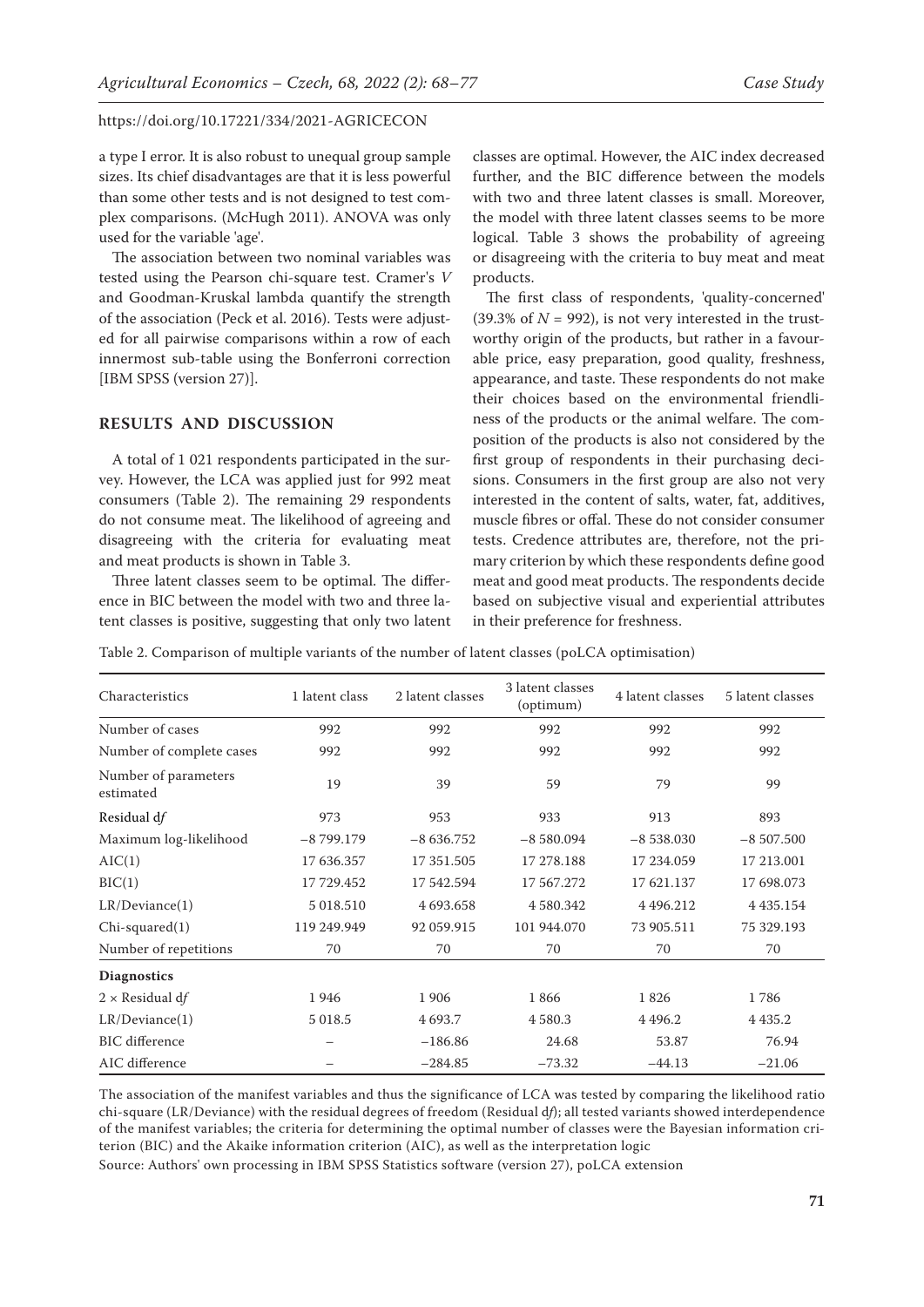| Table 3. Probability of agreement and disagreement with the criteria for evaluating meat and meat products (N = 992) |  |  |  |
|----------------------------------------------------------------------------------------------------------------------|--|--|--|
|----------------------------------------------------------------------------------------------------------------------|--|--|--|

|                                                     |                |       | Probabilities |                                                              |                | Probabilities |       |
|-----------------------------------------------------|----------------|-------|---------------|--------------------------------------------------------------|----------------|---------------|-------|
| Variable                                            | Class          | no    | yes           | Variable                                                     | Class          | no            | yes   |
| Credible origin of the                              | $\mathbf{1}$   | 0.810 | 0.190         |                                                              | $\mathbf{1}$   | 0.969         | 0.031 |
| product (country of rearing,                        | $\overline{2}$ | 0.506 | 0.494         | Salt content                                                 | $\overline{2}$ | 0.800         | 0.200 |
| production)                                         | 3              | 0.849 | 0.151         |                                                              | 3              | 0.613         | 0.387 |
|                                                     | 1              | 0.563 | 0.437         |                                                              | $\mathbf{1}$   | 0.213         | 0.787 |
| Price                                               | $\overline{2}$ | 0.893 | 0.107         | Freshness                                                    | $\overline{2}$ | 0.347         | 0.653 |
|                                                     | 3              | 0.799 | 0.201         |                                                              | 3              | 0.273         | 0.727 |
|                                                     | 1              | 0.872 | 0.128         |                                                              | $\mathbf{1}$   | 0.810         | 0.190 |
| Easy preparation for eating                         | $\overline{2}$ | 0.977 | 0.023         | Additives (preservatives,<br>dyes, stabilizers, etc.)        | $\overline{2}$ | 0.343         | 0.657 |
|                                                     | 3              | 1.000 | 0.000         |                                                              | 3              | 0.389         | 0.611 |
|                                                     | 1              | 0.412 | 0.588         |                                                              | $\mathbf{1}$   | 0.426         | 0.574 |
| Quality                                             | $\overline{2}$ | 0.624 | 0.376         | Appearance (colour,<br>smell, etc.)                          | $\overline{2}$ | 0.712         | 0.288 |
|                                                     | 3              | 0.512 | 0.488         |                                                              | 3              | 0.689         | 0.311 |
| Taste                                               | 1              | 0.287 | 0.713         | Meat content (muscle fibre<br>vs. fat and other ingredients) | 1              | 0.869         | 0.131 |
|                                                     | $\mathbf{2}$   | 0.744 | 0.256         |                                                              | $\overline{2}$ | 0.783         | 0.217 |
|                                                     | 3              | 0.597 | 0.403         |                                                              | 3              | 0.569         | 0.431 |
|                                                     | 1              | 0.985 | 0.015         |                                                              | $\mathbf{1}$   | 0.978         | 0.022 |
| Environmentally friendly                            | $\overline{2}$ | 0.848 | 0.152         | Consumer test results                                        | 2              | 0.940         | 0.060 |
| production                                          | 3              | 1.000 | 0.000         |                                                              | 3              | 0.961         | 0.039 |
|                                                     | 1              | 0.927 | 0.073         |                                                              | $\mathbf{1}$   | 1.000         | 0.000 |
| Animal welfare (breeding,<br>slaughterhouses, etc.) | $\overline{2}$ | 0.610 | 0.390         | Organic meat                                                 | $\overline{2}$ | 0.872         | 0.128 |
|                                                     | 3              | 0.949 | 0.051         |                                                              | 3              | 0.996         | 0.004 |
|                                                     | 1              | 0.770 | 0.230         |                                                              | $\mathbf{1}$   | 0.924         | 0.076 |
| Trusted brand/<br>manufacturer                      | $\overline{2}$ | 0.782 | 0.218         | Fat content                                                  | $\overline{2}$ | 0.927         | 0.073 |
|                                                     | 3              | 0.963 | 0.037         |                                                              | 3              | 0.781         | 0.219 |
|                                                     | 1              | 0.825 | 0.175         |                                                              | $\mathbf{1}$   | 0.928         | 0.072 |
| Credibility of the trader                           | 2              | 0.789 | 0.211         | Gut contents                                                 | 2              | 0.973         | 0.027 |
|                                                     | 3              | 0.914 | 0.086         |                                                              | 3              | 0.885         | 0.115 |
|                                                     | 1              | 0.852 | 0.148         |                                                              |                |               |       |
| Water content                                       | 2              | 0.791 | 0.209         |                                                              |                |               |       |
|                                                     | 3              | 0.541 | 0.459         |                                                              |                |               |       |

Class 1 – quality-concerned consumers; Class 2 – self-conscious consumers; Class 3 – health-conscious consumers Source: Authors' own processing in IBM SPSS Statistics software (version 27), poLCA extension

The second class of respondents, 'self-conscious' (34.7% of  $N = 992$ ), value credence attributes when choosing meat and meat products. Compared to the other groups, they attach more importance to the trustworthy origin of the product and the trader, the environmental friendliness of the production and the animal welfare, the content of additives and organic quality. In contrast, these respondents do not decide primarily based on price, ease of preparation, taste, water, salt and fat content, offal content and appearance. Rather, they focus on the history of the product and the producer. Like the other groups, the second group considers freshness an important criterion when buying meat and meat products. However, like the other groups, they do not base their choice on consumer tests.

The third class of respondents, 'health-conscious'  $(26.0\% \text{ of } N = 992)$ , care little about the trustworthiness of the origin of products, producers or traders or the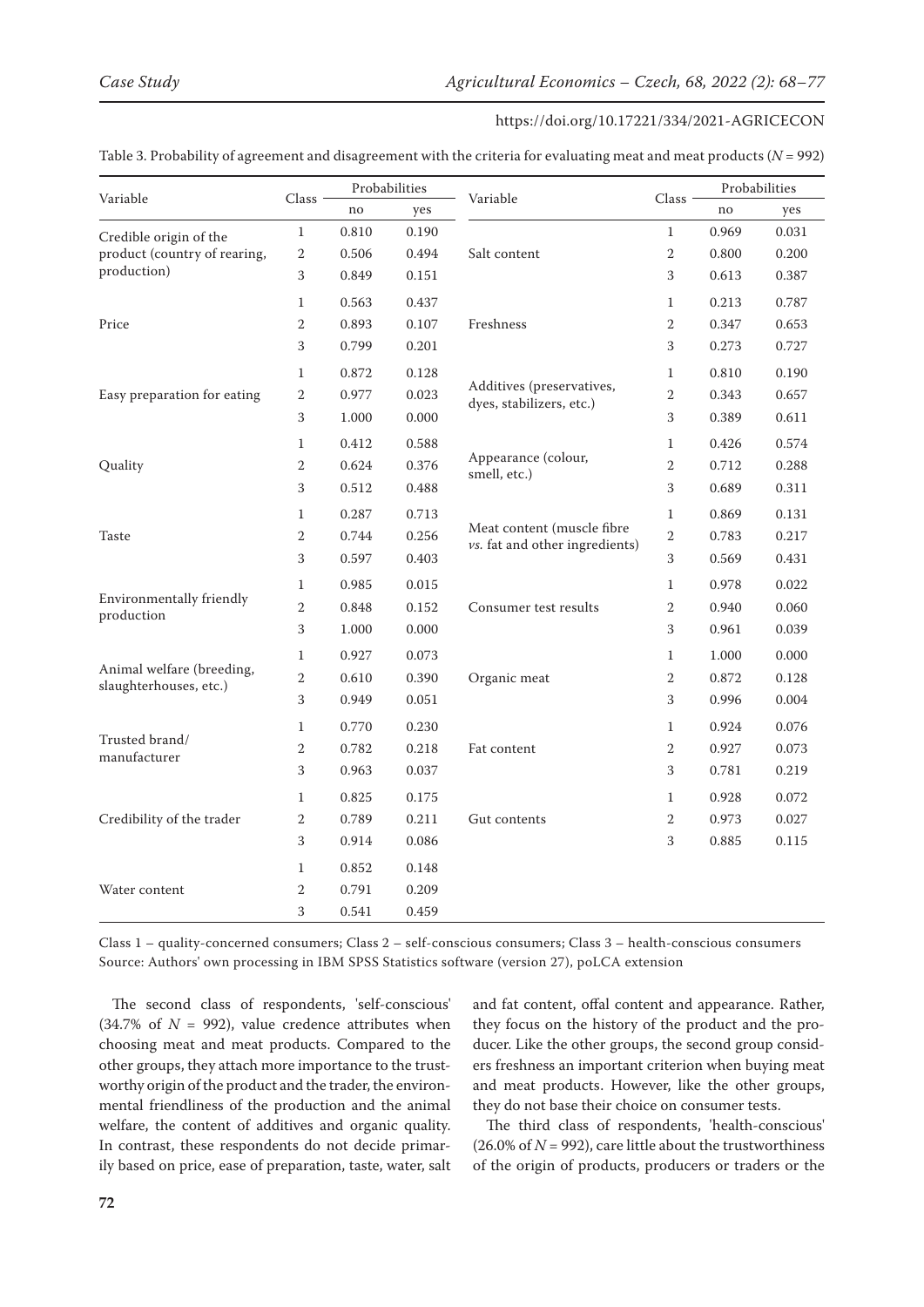ease of preparation. This group of respondents is not interested in the environmental friendliness of production, animal welfare. On the contrary, they prefer fresh products without additives, little water, salt and fat and a high proportion of lean meat. Thus, objectively perceived quality factors are important for the third group of respondents when choosing meat and meat products. Despite their preferences regarding product composition, these respondents do not consider organic products as the main criterion for good meat or meat products. The 'organic' label is something extra over other quality attributes. Meat and meat products with the label 'organic' are more expensive than other products, and the common consumer only needs the declared lower content of chemical additives in meat products to consider them good.

Analysis of variance shows a difference in age between at least two groups. The Tukey HSD test showed a significant difference between segment 3 (health- -conscious consumers) and the first two segments (Table 4, *P*-value = 0.012, special subset for segment 3 while segments 1 and 2 are homogeneous). The respondents in segment 3 are significantly older than the first two groups. The third segment values objective quality, preferring low water, salt and fat content without chemical additives with high meat content. This is probably related to the health complications of the older population, who pay more attention to the composition of the food they consume (Vukasovič 2014).

Although there are some significant associations between segments and socio-demographic characteristics of respondents, Cramer's *V* and Lambda indicate their strength is rather weak (Table 5). The sex of the

respondents is related to their segmentation. In segment 1 (quality-concerned consumers), the proportion of men (55.9%) is significantly higher than that of women (44.1%), while in segment 2 (self-conscious consumers), the proportion of women (53.8%) is significantly higher than that of men (46.2%). In segment 3 (health-conscious consumers), there are no significant differences in the sex structure.

The number of children of the respondents is related to their segmentation. In segment 1 (quality-concerned consumers), there is a significant proportion of childless respondents (63.3%). In contrast, segment 2 (selfconscious consumers) has a significant proportion of respondents with two or more children (30.6%) compared to the other segments. In segment 3 (healthconscious consumers), 59.8% of respondents are childless, 20.8% of respondents have one child, and 19.3% have two or more children, which is similar to the average for the population. The number of children is also related to children under 18 in the respondent's household. The relationship between children under 18 and the respondent's segment assignment is statistically significant at the 0.1 significance level. Household size is also related to consumer segmentation. Segment 1 (quality-concerned consumers) is characterised by a higher proportion of households with two members (27.6%) than the other segments. Segment 2 (self-conscious consumers) has a higher proportion of multi-member households with five or more members (18.3%) than the other segments.

No significant relationship was found between occupation category and consumer segmentation. Moreover, the contingency analysis revealed no sig-

|  | Table 4. Age differences between consumer segments – Analysis of variance |  |  |
|--|---------------------------------------------------------------------------|--|--|
|--|---------------------------------------------------------------------------|--|--|

| Variance                                                                             | Sum of squares                | df             | Mean square | F                         | $P$ -value |
|--------------------------------------------------------------------------------------|-------------------------------|----------------|-------------|---------------------------|------------|
| Between groups                                                                       | 1513.183                      | $\overline{2}$ | 756.591     | 4.415                     | 0.012      |
| Within groups                                                                        | 169 467.026                   | 989            | 171.352     |                           |            |
| Total                                                                                | 170 980.209                   | 991            |             |                           |            |
| Test of homogeneity of variance: Levene statistic $= 1.202$ , significance $= 0.301$ |                               |                |             |                           |            |
| Post-hoc test                                                                        |                               |                |             | subset for alpha $= 0.05$ |            |
|                                                                                      | Latent class/segment          | N              |             | 2                         |            |
|                                                                                      | segment 1 (quality-concerned) |                | 406         | 41.73                     |            |
| Tukey honestly significant                                                           | segment 2 (self-conscious)    | 327            | 41.11       |                           |            |
| difference (HSD) test                                                                | segment 3 (health-conscious)  |                | 259         |                           | 44.20      |
|                                                                                      | $P$ -value                    |                |             | 0.824                     | 1.000      |

Means for groups in homogeneous subsets are displayed; the group sizes are unequal; the harmonic mean of the group sizes is used; type I error levels are not guaranteed

Source: Authors' own processing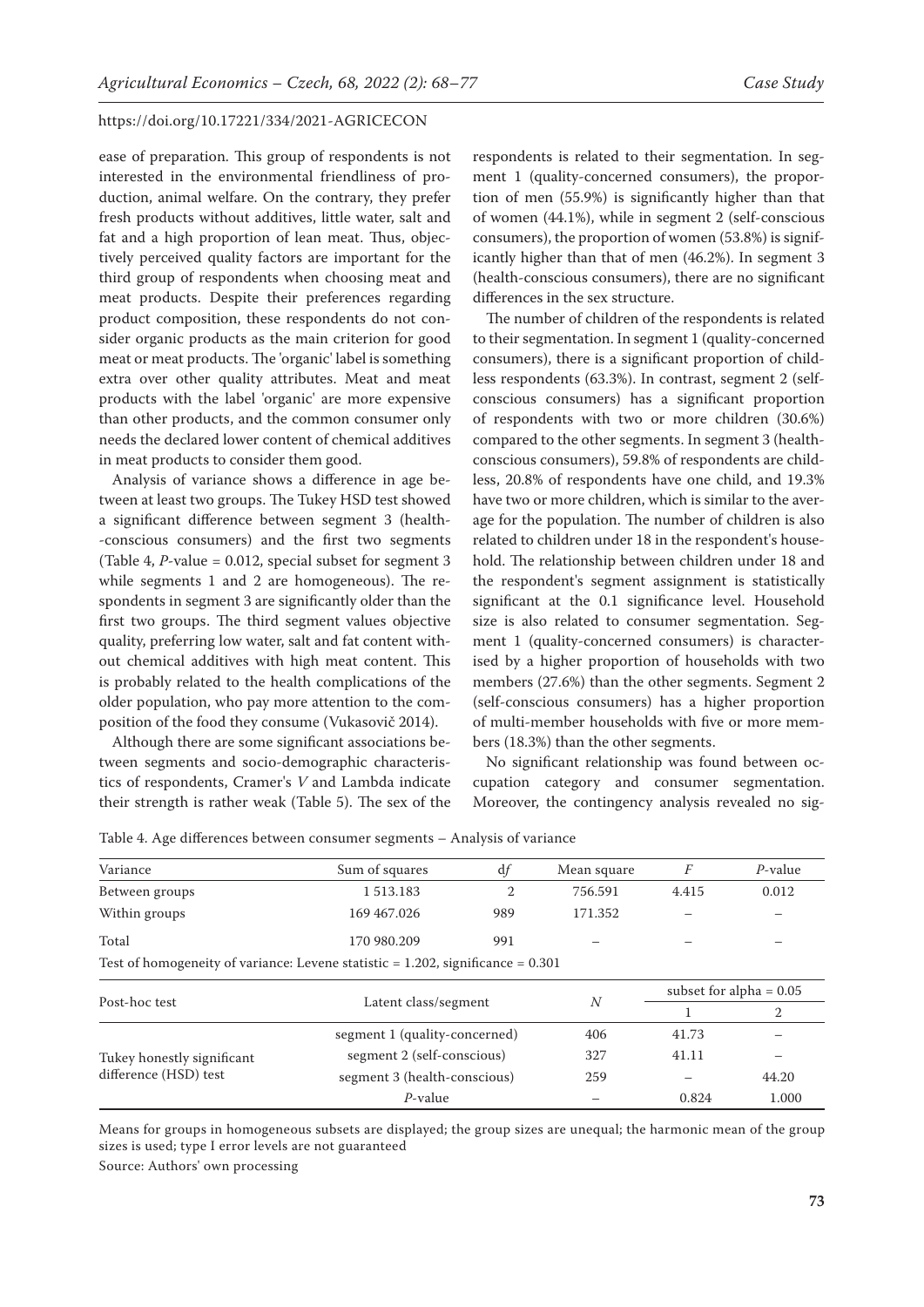| Categorical variable          | Pearson Chi-square | $P$ -value | Cramer's V/Lambda |       |
|-------------------------------|--------------------|------------|-------------------|-------|
| Sex                           | 7.221              | $0.027**$  | 0.085             | 0.026 |
| Number of children            | 18.894             | $0.001***$ | 0.098             | 0.025 |
| Household size                | 19.926             | $0.011**$  | 0.100             | 0.029 |
| Presence of children under 18 | 5.002              | $0.082*$   | 0.077             | 0.010 |
| Occupation status             | 7.252              | 0.701      |                   |       |
| Region                        | 34.113             | 0.132      |                   |       |
| Municipality size             | 9.455              | 0.305      |                   |       |
| Income                        | 13.045             | 0.110      |                   |       |

Table 5. Associations between segments and socio-demographic characteristics of respondents

\*, \*\*, \*\*\*Significance levels at  $\alpha = 0.1$ ,  $\alpha = 0.05$  and  $\alpha = 0.01$ , respectively; Cramer's *V* and Lambda were calculated only for statistically significant categorical variables

Source: Authors' own processing

nificant relationship between the region and consumer segmentation or municipality size and consumer segmentation. There was also no correlation between respondents' income and their consumer segmentation (Table 5).

In terms of individual meat types, there is a significant association between declared beef consumption and consumer segmentation (Table 6). Compared to the other segments, segment 2 (self-conscious consumers) has a significantly higher proportion of consumers who eat beef but limit their beef consumption (16.5%). Declared pork consumption is also related to consumer segmentation. Compared to the other segments, segment 1 (quality-concerned consumers) is characterised by a higher proportion of consumers who habitually consume pork (89.4 %), while segment 2 (self-conscious consumers) is characterised by a reduction in consumption. Segment 2 has a higher proportion of respondents who eat pork but limit their consumption (14.7%) and consumers who have stopped eating pork (5.5%).

Chicken is a generally popular meat type across consumer segments, and no association was found between declared chicken consumption and consumer segmentation.

Consumers in segment 1 want to enjoy meat and meat products at a reasonable price, typical for men, singles and two-person households without children (Table 7). Discounter buyers buy almost exclusively self-service counter meat and pay less attention to quality as their focus is most probably on price (Pirsich et al. 2020). Given the demand for a good price, consumers in segment 1 are more likely than other segments to opt for pork. Like the other segments, consumers in segment 1 also prefer chicken. Beef is consumed less often due to its higher price. Price alone is not a decisive factor for segment 1 when buying meat and meat products. Consumers compare price with subjective quality criteria (ease of preparation, freshness, appearance and taste), in line with previously published results. The preference for quality over price is typical of developed countries with saturated demand (Henchion et al. 2014).

Segment 2 is characterised by a preference for credence attributes (trustworthy origin of the product and the trader, environmental friendliness of production and good treatment of animals, additive content and organic quality) and a reduction in red meat consumption. This consumption behaviour is typical for women, respondents with two or more children and households

Table 6. Association between segments and declared consumption of beef, pork and chicken

| Categorical variable | Pearson Chi-square | P-value    |                          | Cramer's <i>V</i> /Lambda |
|----------------------|--------------------|------------|--------------------------|---------------------------|
| Beef                 | 14.141             | $0.028**$  | 0.084                    | 0.025                     |
| Pork                 | 18.663             | $0.005***$ | 0.097                    | 0.005                     |
| Chicken meat         | 10.463             | 0.106      | $\overline{\phantom{0}}$ | –                         |

\*\*, \*\*\*Significance levels at  $\alpha$  = 0.05 and  $\alpha$  = 0.01, respectively; Cramer's *V* and Lambda were calculated only for statistically significant categorical variables

Source: Authors' own processing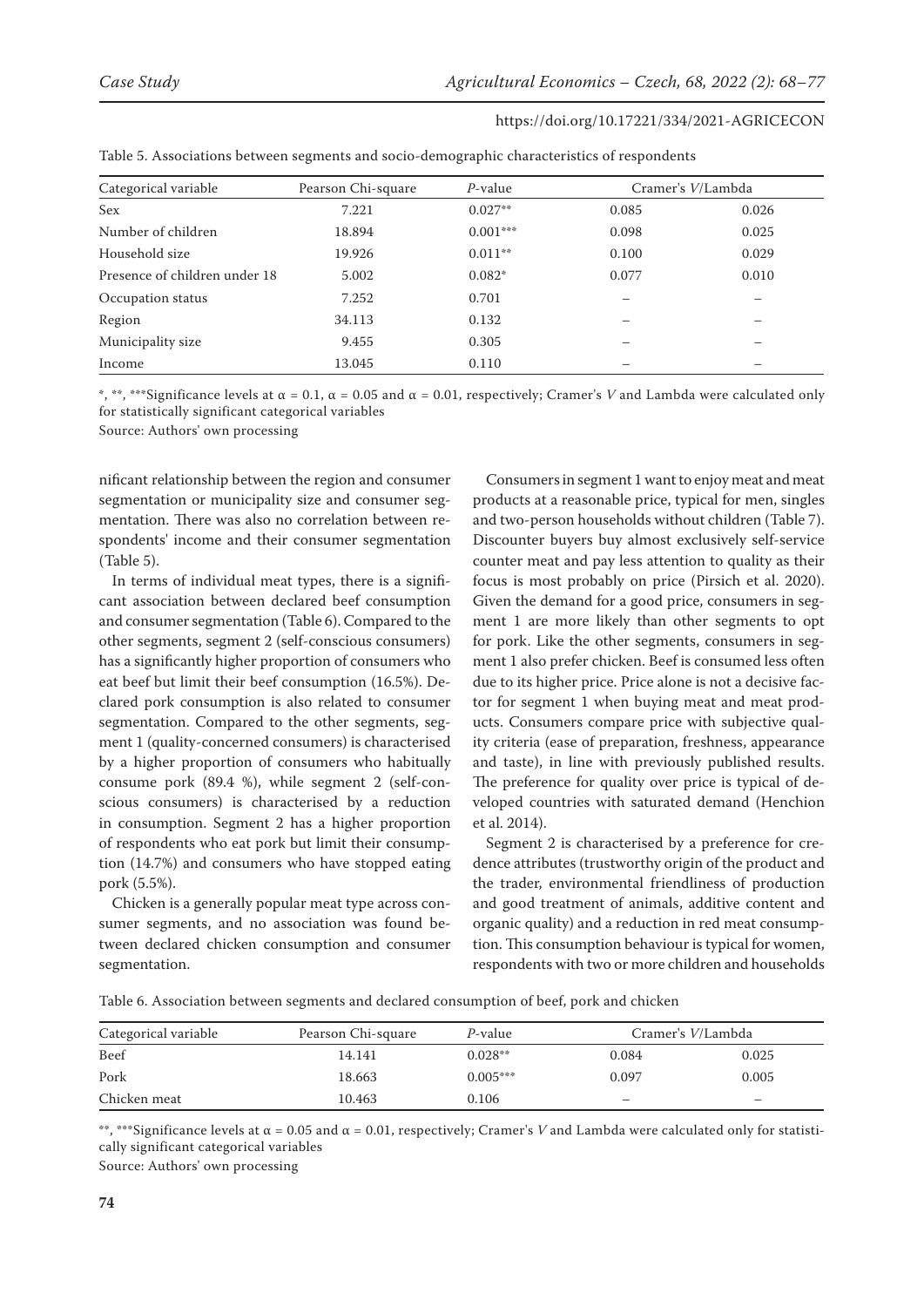| Characteristics                          | Segment 1<br>(quality-concerned consumers)                                                                                                   | Segment 2<br>(self-conscious consumers)                                                                                                                                                                                     | Segment 3<br>(health-conscious consumers)                                                                                                |
|------------------------------------------|----------------------------------------------------------------------------------------------------------------------------------------------|-----------------------------------------------------------------------------------------------------------------------------------------------------------------------------------------------------------------------------|------------------------------------------------------------------------------------------------------------------------------------------|
| Product attributes                       | - favourable price and sub-<br>jectively perceived qual-<br>ity - easy preparation, fresh-<br>ness, appearance and taste                     | - trustworthy product and<br>trader origin, eco-friendly<br>production and good treat-<br>ment of animals, additive<br>content and organic quality                                                                          | - objectively perceived qual-<br>ity - fresh, additive-free<br>products with low water,<br>salt and fat content and<br>high meat content |
| Socio-demographic<br>characteristics     | higher proportion of men<br>higher proportion<br>of respondents without<br>children<br>higher proportion of house-<br>holds with two members | higher proportion of women<br>higher proportion of respond-<br>ents with two or more<br>children<br>higher proportion of multi-<br>person households with five<br>or more members                                           | older consumers                                                                                                                          |
| Preference for meat<br>and meat products | higher proportion of con-<br>sumers who routinely<br>consume pork                                                                            | - higher proportion of consum-<br>ers who eat beef but limit<br>their beef consumption<br>higher proportion of con-<br>sumers who eat pork but<br>reduce their consumption and<br>consumers who have stopped<br>eating pork | - no preference as to the type<br>of meat and meat products                                                                              |

Table 7. Specific features of consumer segments compared with each other

Source: Authors' own processing

with five or more members. Compared to segment 1, family decision-making plays an important role in considering children's nutrition.

Meat consumption is often associated with negative environmental and human health impacts (Tilman and Clark 2014). There is societal pressure to consume less red meat and prefer plant-based foods, as increasing consumption of red meat threatens the environment and human health (de Boer et al. 2017; Milford et al. 2019). Consumers perceive animal welfare as a sensitive issue (Grunert 2006). Consumers are interested in animal production, but there is only a weak relationship between the negative image of meat production and their shopping behaviour (Ngapo et al. 2007).

The results of the Czech case study are in line with European trends. Although meat consumption in Europe is still expected to grow slightly in the next decade, the type of meat its consumers are going for is shifting; beef is out of favour, whereas poultry is rising. Influenced by concerns about health, animal welfare, and the environment, more and more consumers are either reducing their meat consumption or eliminating meat from their diet altogether. The previous

study from Switzerland (Götze and Brunner 2021) revealed six distinct clusters: the environmentally and health-oriented meat-eaters (16.8% of the survey participants), the uncompromising meat-eaters (18.1%), the moderate meat-eaters who are willing to replace meat (15.9%), the indifferent but moderate meat-eaters (21.2%), the environmentally-conscious regular meat-eaters (13.7%) and the environmentally and health-conscious meat avoiders (14.4%). The study confirms European trend towards the growing segment of flexitarians.

Nearly 30% of Europeans intend to eat less meat in the next five years, whereas those who expect to eat more are just a small minority. Although the current meat consumption is in no way sustainable in the long run, most Europeans are not willing to cut back on meat consumption at all. Despite the climate debate getting more intense, environmental concerns are not at the top of the list of reasons why European consumers reduce their meat consumption. The most important motivation to cut down the meat intake is negative health effects, followed by animal welfare and the price of meat (van de Pas 2020).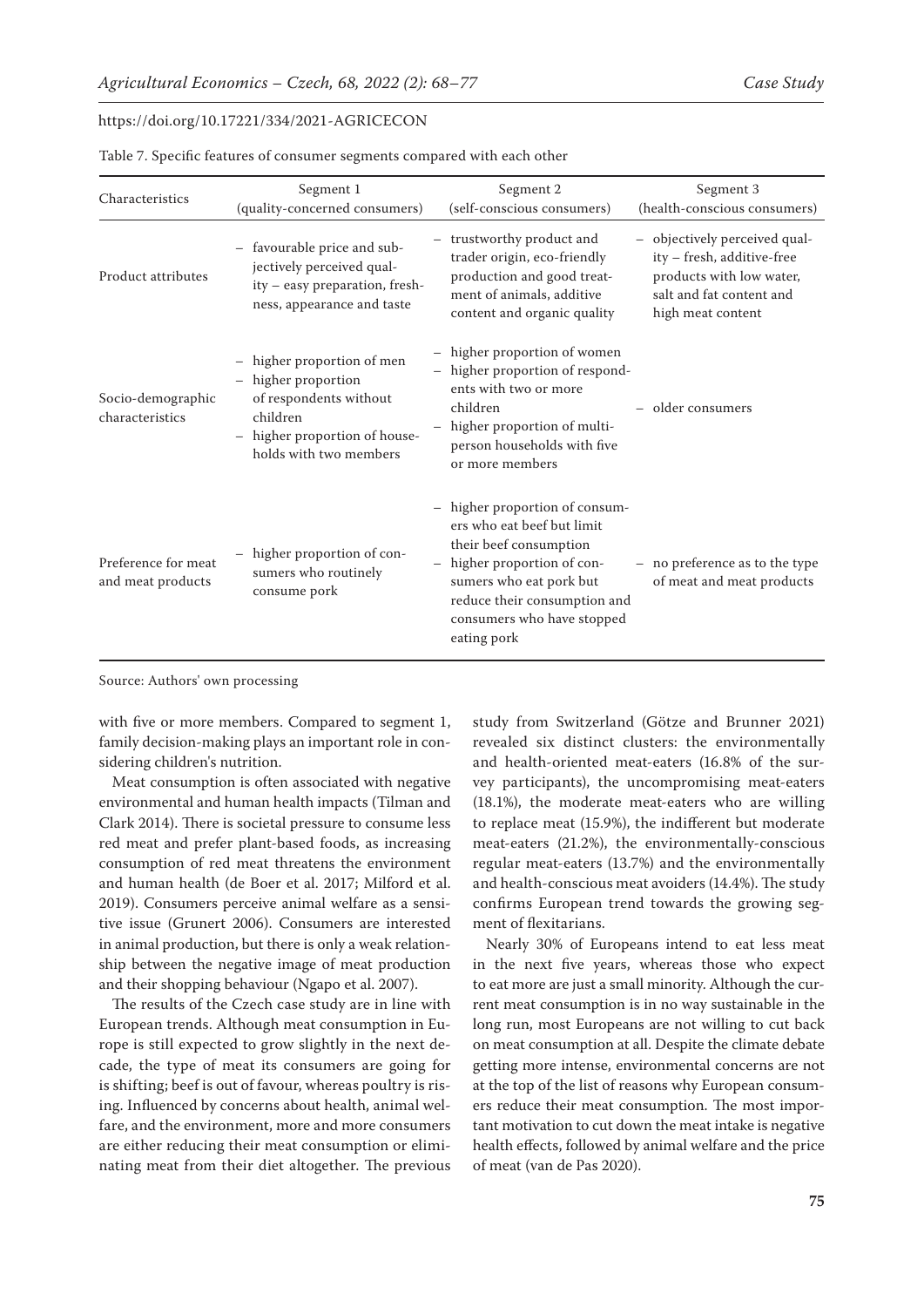## **CONCLUSION**

The segmentation of consumers according to their preferences revealed three different categories of meat consumers. While supermarket chains mainly target price and price competition is particularly prevalent in large cities, it is important to recognise a relatively significant consumer segment that accounts for about one-third of meat consumers. This segment values credence attributes in its decision-making and is interested in the product's origin, the environmental friendliness of the production and the animal welfare, the additive content and the organic quality. Credence attributes cannot be recognised visually or through experience, and producers or traders need to communicate credence attributes, e.g. through declarations on the packaging (e.g. similar to the Beter Leven logo in the Netherlands, the Étiquette Bien-Être Animal in France or the RSPCA Assured Label in the UK) or through certificates.

An interesting finding is that the segments do not differ by occupation status, region, community size or income level of the respondents. Much more important are the differences between generations, which were evident in respondents' average age and household composition. The criteria by which consumers decide to buy meat and meat products tend to depend on the typical values of the consumer generations. Older consumers focus on visual attributes, with perceived health values being more important than the younger generation, which are more interested in the history of the product and the environmental friendliness of production and good treatment of animals. A person's values also change with the family life cycle stage. While childless and coupled consumers focus more on value for money and experience attributes (ease of preparation, freshness, appearance and taste), consumer values and preferences change towards value attributes when children join the family. Therefore, producers and retailers should better target their marketing activities and communication to each segment.

## **REFERENCES**

- Czine P., Török Á., Pető K., Horváth P., Balogh P. (2020): The impact of the food labeling and other factors on consumer preferences using discrete choice modeling – The example of traditional pork sausage. Nutrients, 12: 1768.
- de Boer J., Schösler H., Aiking H. (2017): Towards a reduced meat diet: Mindset and motivation of young vegetarians, low, medium and high meat-eaters. Appetite 113: 387–397.

https://doi.org/10.17221/334/2021-AGRICECON

- Escriba-Perez C., Baviera-Puig A., Buitrago-Vera J., Montero-Vicente L. (2017): Consumer profile analysis for different types of meat in Spain. Meat Science, 129: 120–126.
- Fernqvist F., Ekelund L. (2014): Credence and the effect on consumer liking of food – A review. Food Quality and Preference, 32: 340–353.
- Götze F., Brunner T.A. (2021): A consumer segmentation study for meat and meat alternatives in Switzerland. Foods, 10: 1273.
- Gracia A., De-Magistris T. (2013): Preferences for lamb meat: A choice experiment for Spanish consumers. Meat Science, 95: 396–402.
- Grunert K.G. (2006): Future trends and consumer lifestyles with regard to meat consumption. Meat Science, 74: 149–160.
- Henchion M., McCarthy M., Resconi V.C., Troy D. (2014): Meat consumption: Trends and quality matters. Meat Science, 98: 561–568.
- Lazarsfeld P.F., Henry N.W. (1968): Latent Structure Analysis. New York, Houghton Mifflin: 294.
- Lea E., Worsley A. (2001): Influences on meat consumption in Australia. Appetite, 36: 127–136.
- Linzer D.A., Lewis J.B. (2011): poLCA: An R package for polytomous variable latent class analysis. Journal of Statistical Software, 42: 1–29.
- Loureiro M.L., Umberger W.J. (2007): A choice experiment model for beef: What US consumer responses tell us about relative preferences for food safety, country-of-origin labeling and traceability. Food Policy, 32: 496–514.
- Mathijs E. (2015): Exploring future patterns of meat consumption. Meat Science, 109: 112–116.
- McCutcheon A.L. (1987): Latent Class Analysis. Newbury Park, Beverly Hills, Sage: 96.
- McHugh M. L. (2011): Multiple comparison analysis testing in ANOVA. Biochemia Medica, 21: 203–209.
- Milford A.B., Le Mouël C., Bodirsky B.L., Rolinski S. (2019): Drivers of meat consumption. Appetite, 141: 104313.
- Ngapo T.M., Martin J.F., Dransfield E. (2007): International preferences for pork appearance: I. Consumer choices. Food Quality and Preference, 18: 26–36.
- O'Donovan P., McCarthy M. (2002): Irish consumer preference for organic meat. British Food Journal, 104: 353–370.
- Peck R., Olsen C., Devore J.L. (2016): Introduction to Statistics and Data Analysis. Boston, Massachusetts, Cengage Learning: 944.
- Pirsich W., Wellner K., Theuvsen L., Weinrich R. (2020): Consumer segmentation in the German meat market: Purchasing habits. International Food and Agribusiness Management Review, 23: 85–104.
- Resano H., Perez-Cueto F.J.A., de Barcellos M.D., Veflen-Olsen N., Grunert K.G., Verbeke W. (2011): Consumer